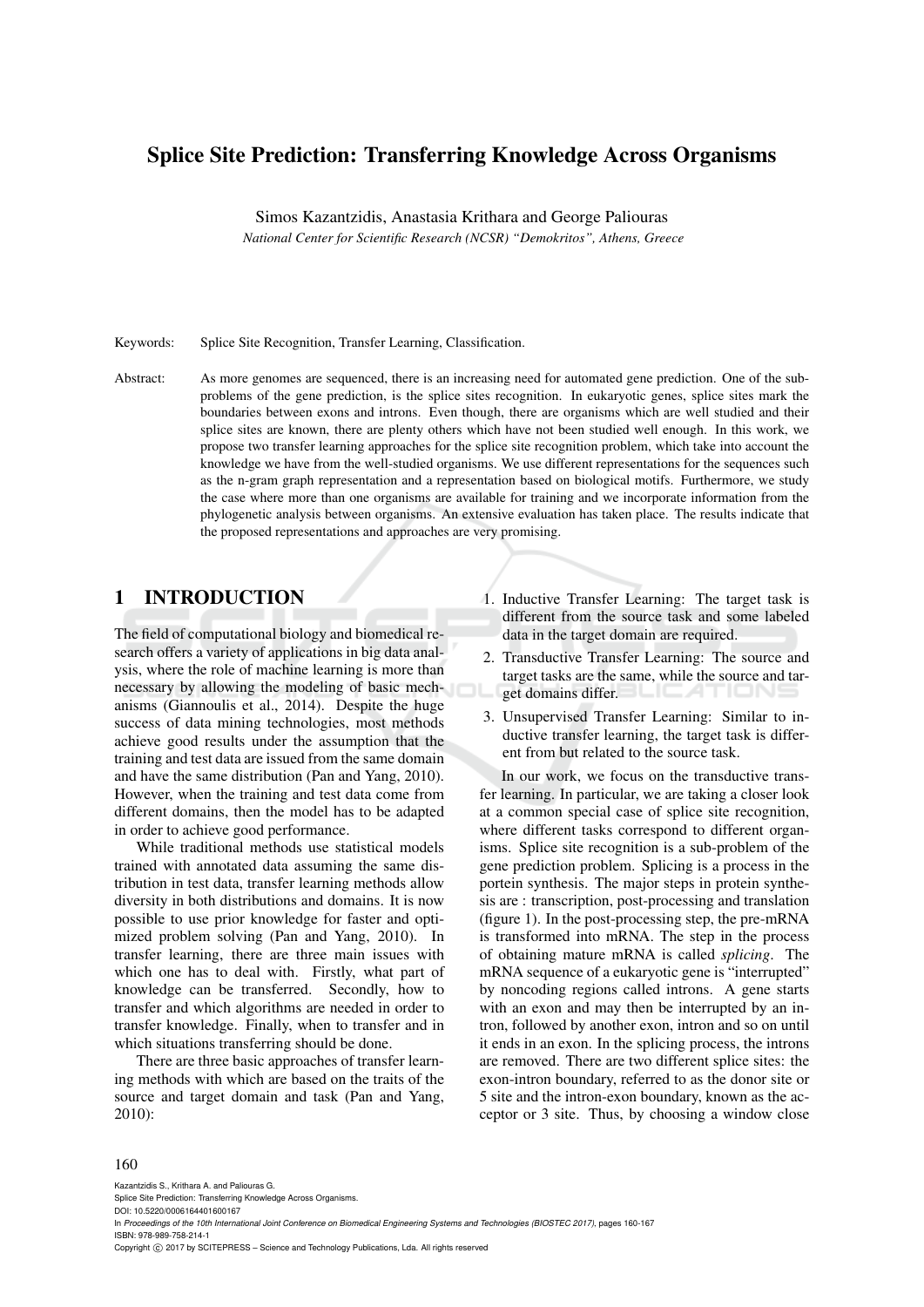to the splice site and taking k-mers one can get the most frequently occurring nucleotide. Having aligned all the sequences, one can notice which nucleotide is appearing more frequently in each position. As already mentioned, two types of splice sites must be identified: the donor and the acceptor. Almost most of donor sites are a *GT* dimer and most acceptor sites are an *AG* dimer. The fact that these dimers are not necessarily splice sites, complicates their detection (Herndon and Caragea, 2015). In human DNA, GT dimers can be found about 400 million times overall in both strands. For this reason, the discrimination between true donor sites and decoy positions has to be faced (Sonnenburg et al., 2007). The AG and GT dimers cannot be used as features due to their frequent appearance in non splice site sequences. Even the use of positional probabilities was rather a fairly poor approach (Kamath et al., 2012). To this end, for splice site recognition, one must solve two classification problems: discriminating true from decoy splice sites for both acceptor and donor sites.



Figure 1: Basic steps of protein synthesis. (Sonnenburg et al., 2007).

For some organisms, splice site prediction can be performed more readily than others, as the former are well studied and the splice site positions are already known and annotated. This knowledge can then be transferred to other organisms, where no annotated data are available, for instance by refining models. Because all these basic mechanisms tend to be relatively well conserved throughout evolution, we can benefit from transferring knowledge from a different organism to another, taking into account the commonalities and the differences between the two organisms/domains.

To this end, the idea of this work is to study the recognition of splice sites in different organisms. It is assumed that a larger evolutionary distance will likely also have led to an accumulation of differences in the splicing positions. We therefore expect that that the transferring of knowledge across these organisms will be more difficult.

As we are interested in the evolutionary distance among organisms, we will take advantage of the exploration of evolutionary relationships between living

organisms. This area of research is called phylogenetic analysis. Phylogenetic analysis is a method that allows the reporting and evaluation of evolutionary relationships. The evolutionary process resulting from the information of phylogenetic analysis typically is displayed by branches and tree diagrams 2.



Figure 2: Part of a phylogenetic tree. (Li and Goldman, 1998).

In the literature, there are several approaches for splice-site detection. Most of them are based on Support Vector Machines (SVMs), neural networks and Hidden Markov Models (HMM). In (Rätsch and Sonnenburg, 2004), Markov models are proposed, as well as SVMs with different kernels.(Yamamura et al., 2003) proposed the usage of linear SVMs on binary features computed from di-nucleotides, an approach which also outperformed previous Markov models. In (Rajapakse and Ho, 2005), an approach based on a multilayer neural network method with Markovian probabilities as inputs has been proposed.

The best performed algorithms from the state-ofthe-art are summarized below:

- $SVM_{s,t}$ : SVMs are proposed for splice-site recognition: the SVM classifier is trained, using as labeled data, a subsequence consisting of only local information around the potential splice site. A new support vector kernel is also proposed (Schweikert et al., 2008).
- NBT and A1: Both are based on Naïve Bayes classifier trained on target labeled and source data and they are both probabilistic models as well. The first one uses a simple Naïve Bayes classifier while the second one is based on improving the multinomial Naïve Bayes classifier, in which low weights are assigned to the target data (Herndon and Caragea, 2015), (Herndon and Caragea, 2016).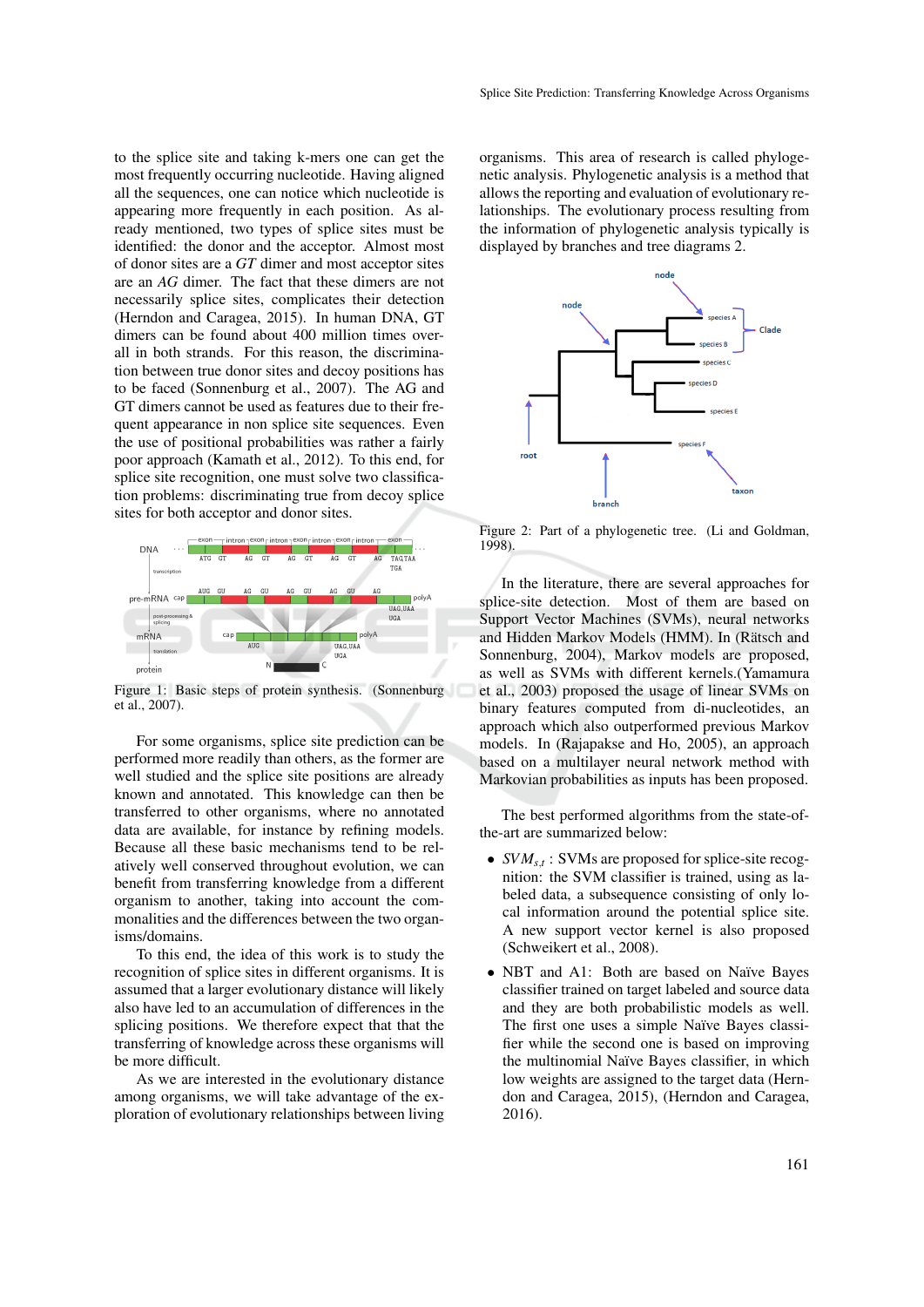• AFMS: The idea of All Features Majority Strategy (AFMS), is to use the n-graph representation on different parts of the sequence and apply a modified version of kNN classifier. It uses majority voting between the proposed representations. It is observed that knowledge obtained from the source domain is better to be used only for the initialization of the kNN and not during the classification (Giannoulis et al., 2014).

Our work is inspired by the AFMS approach, as it uses the n-gram graph representation. Nevertheless, it combines this representation with biological motifs, and in addition, it proposes two new transfer learning algorithms. It also extend these approaches in the case of multi-domain transfer learning, where data from more than one organism are available for training.

To this end, the main contributions of this work are:

- Introduction of a novel representation of sequences. In order to create our feature representation, we use two main approaches:
	- Use of n-gram graphs: by representing each DNA sequence as an n-gram graph, we can take into account the co-occurrences of nucleotides in the sequence.
	- Use of biological information: There are a few motifs of great importance in order to discover with high possibility a splice site. Thus, using such biological information combined with
- the n-gram graph representation can help us achieve higher prediction accuracy.
- Two transfer learning approaches are proposed, based on the above representation. proaches can achieve high performance with low computational cost.
- Extension of the proposed approach, by incorporating information from the phylogenetic analysis between organisms, in the multiple source domain case.

## 2 PROPOSED APPROACH

In this work, we propose a new representation for the sequences, as well as two novel transfer learning approaches for the problem of splice site recognition among different organisms.

## 2.1 Data Representation

As mentioned in the previous sections, in this work, we combine the n-gram graph representation with biological features. Two features are extracted from the n-gram graph representation (Giannakopoulos, 2009), and ten from the extracted biological information. Below, the details of the feature vector construction are given.

N-gram Graphs. The n-gram graph representation has been initially proposed in the field of natural language processing. N-gram graphs can be described as a possibly ordered set of words that contains *n* elements (Giannakopoulos, 2009).

The n-gram graph is a graph  $G = \lt$  $V^G, E^G, L, W >$ , where  $V^G$  is the set of vertices,  $E^G$  is the set of edges, *L* is a function assigning a label to each vertex and to each edge and *W* is a function assigning a weight to every edge. The graph has N-grams labeling its vertices  $u^G \in E^G$ . The edges  $u^G \in E^G$  connecting the n-grams indicate proximity of the corresponding vertex n-grams. The weight of the edges can indicate a variety of traits 3.

The n-gram graph framework, also offers a set of important operators. These operators allow combining individual graphs into a model graph (the update operator), and comparing pairs of graphs providing graded similarity measurements (similarity operators). In the sequence composition setting, the representation and set of operators provide one more mean of analysis and comparison, one that is lacking from widely-implemented models such as HMMs.



Figure 3: n-gram graph example, where  $n = 3$ .

For each available sequence a graph is being created. Assuming that we have two classes, the positive one (if a sequence is a splice site) and a negative one. For each of the two classes, we create two representative n-gram graphs, based on the sequences from the source domain (our training set) which belong to each of the classes. The representative graph for a set of sequences, can be seen as an analogy to the centroid of a set of vectors.

In the n-gram graph framework there are different ways to measure similarity. We choose the Value Similarity (VS) function. This measure quantifies the ratio of common edges between two graphs,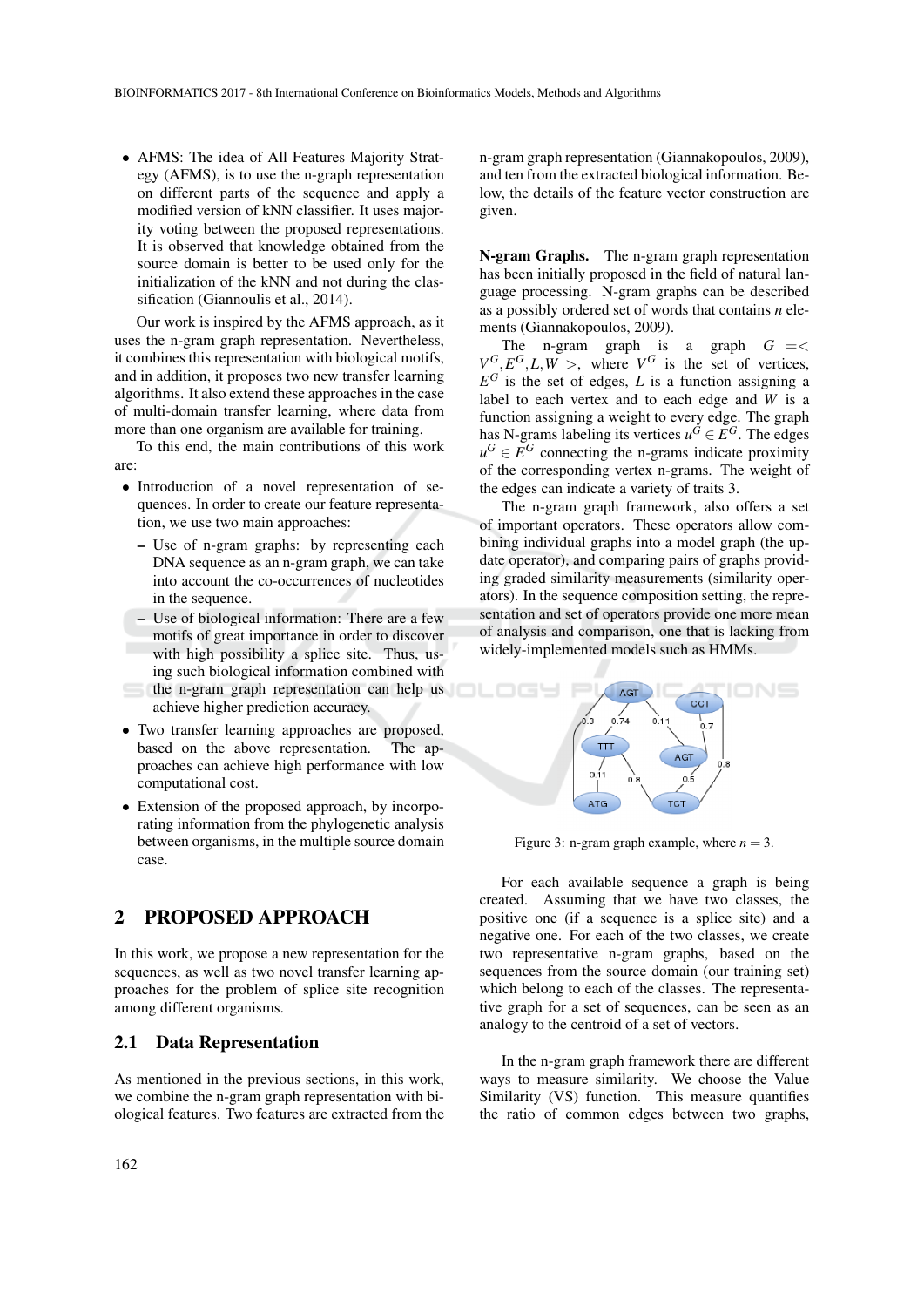taking into account the ratio of weights of common edges. As we want to measure distance instead of similarity, we use the  $distance = 1 - VS$ . For every sequence of the target domain we calculate the distance from each of the two classes (i.e. the representative graphs). These two distances are used as the first two features of our representation.

Table 1: The meaning of base symbols.

| Symbol         | <b>Description</b> | <b>Bases</b> |
|----------------|--------------------|--------------|
| A              | Adenine            | A            |
| $\overline{C}$ | Cytosine           | $\mathsf{C}$ |
| G              | Guanine            | G            |
| T              | Thymine            | T            |
| $\mathbf{U}$   | Uracil             | U            |
| W              | Weak               | A, T         |
| S              | Strong             | C, G         |
| M              | aMino              | A, C         |
| K              | Keto               | G,T          |
| R              | puRine             | A,G          |
| Y              | pYrimidine         | C,T          |
| B              | not A              | C.G.T        |
| D              | not $C$            | A.G.T        |
| H              | not G              | A.C.T        |
| V              | not T              | A.C.G        |
| N              | any Nucleotide     | A, C, G, T   |
|                |                    |              |

Biological Features. In addition to the n-gram graphs, we incorporate in our model the following biological features<sup>1</sup> (figure 4): TECHNO

- *The nucleotide occurrences rates.* These rates are calculated in the area that starts from the position very close to the branch site (50 nucleotide left from the acceptor site) and ends at the position of the acceptor site. Thus, four features are extracted (one for each of the four nucleotide).
- *The sum of the occurrences rates of the purine and pyrimidine scores.*The later expresses the probability of more frequent C and T nucleotides occurrence. Thus, two features are extracted.
- *The branch site Motif "ynyyrAy"(Wikipedia, 2004*). This motif is usually detected  $20 - 50$ nucleotides before the acceptor dimer AG. The Smith and Waterman's algorithm (Smith and Waterman, 1981) is used for the local pairwise sequence alignment between this part of the sequence and the Branch motif, providing a score which is used as a feature.
- *The acceptor Motif "AG"*. This dimer is a motif for most acceptor sites while the general motif is "yAGr" (Wikipedia, 2004). As before, a score is

provided using the Smith and Waterman's algorithm. The alignment score is used as a feature.

• *The global pairwise alignment score from both sequences of the merged n-gram graphs.* More specifically, the merged n-gram graphs are transformed to two sequences, which can be considered as the mean sequences for each of the two classes (i.e the sequences that uniquely characterize the mean n-gram graphs)  $2$ . The Needleman-Wunsch algorithm (Needleman and Wunsch, 1970) is used for the global pairwise sequence alignment between each sequence and these two "mean" sequences. Consequently, two features are being extracted.



Figure 4: Splice site Motifs (wikipedia).

Based on the above steps, ten biological features are extracted. It is worth mentioning that in the case of the nucleotide occurrences rates, we can use  $k$ -mers  $3$ as well. Additionally, concerning the pairwise alignment score, both global and local alignment can being applied between each sequence and the mean graphs sequence, using the algorithm mentioned above $4$ .

### 2.2 Transfer Learning Approaches

Using the above representation, we examine two algorithms for the splice site recognition problem. The first one tries to identify the most similar target sequences to the source domain and feed them to the classifier, while the second transforms the target sequences in order to bridge the gap with the source ones.

### 2.2.1 First Approach

The basic idea of the first approach concerns the merging of instances from the source domain that are more similar to those of the target domain (see algorithm 1). The idea is to do a first classification of the target data, using k-means and SVM, then enrich the learned data with the most similar ones from the training set and train a classifier.

More precisely, using k-means algorithm we split the target data into two clusters. We then use an

<sup>&</sup>lt;sup>1</sup>In table 1 the meaning of the used symbols are given.

<sup>&</sup>lt;sup>2</sup>This functionality is provided from the n-gram graph toolkit: https://sourceforge.net/p/jinsect/

<sup>&</sup>lt;sup>3</sup>In computational genomics, k-mers are all the possible subsequences of length k.

<sup>4</sup>BioJava package is used: http://tinyurl.com/zvv9ra9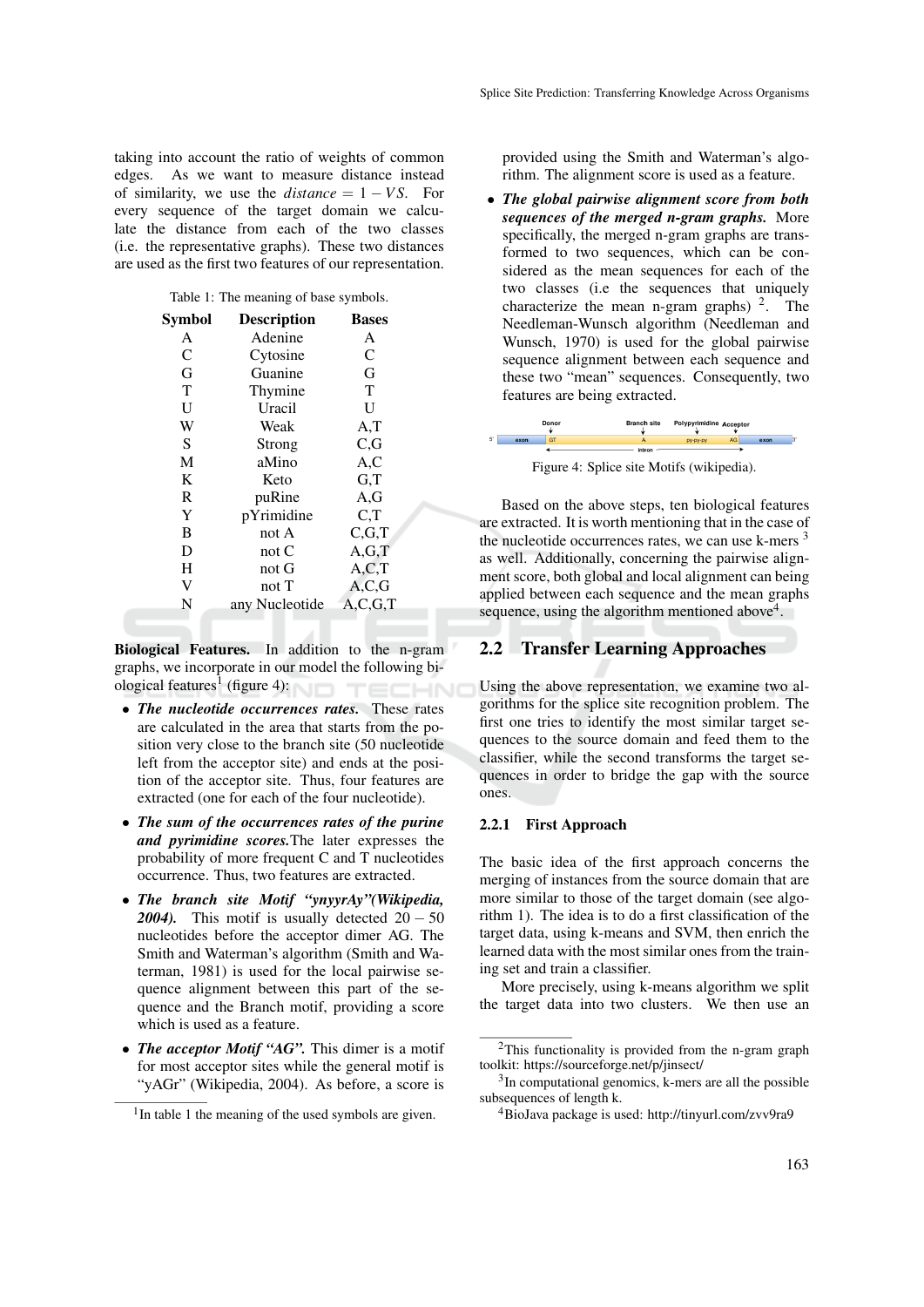| Algorithm 1: First approach.                                                                                                                                            | apply Ph                                        |
|-------------------------------------------------------------------------------------------------------------------------------------------------------------------------|-------------------------------------------------|
| <b>Input:</b> Data from source and target organisms,<br><b>Process:</b>                                                                                                 | count the<br>organism                           |
| 1. Cluster target sequences using k-means algorithm                                                                                                                     | splice sit                                      |
| 2. Train an SVM classifier to the source sequences                                                                                                                      | In or                                           |
| 3. Using the trained SVM, characterize the clusters:                                                                                                                    | ganisms,                                        |
| • Negative cluster $\leftarrow$ the cluster with more non-<br>splice sites sequences<br>• Positive cluster $\leftarrow$ the cluster with more splice<br>sites sequences | of them<br>the analy<br>distance<br>latter is u |
| 4. Identify the most similar sequences to the identified<br>cluster centroids (using cosine similarity)                                                                 |                                                 |
| 5. Enrich the predicted target sequences with the above<br>source sequences                                                                                             | 3                                               |
| 6. Train a classifier                                                                                                                                                   |                                                 |

Output: The target data classified

SVM classifier (trained to the source data), in order to characterize the cluster with the larger amount of non splice sites sequences as a negative cluster. We compute the most similar source sequences for each of the computed cluster with the use of cosine similarity. The selected sequences, together with the predicted target sequences, are considered as our training set. Using the later, we train a classifier and learn a model in order to be able to classify.

#### 2.2.2 Second Approach

The second approach is an extension of the previous one. It follows the same steps as the first one in order to identify the most similar source and target sequences (steps 1-5 in algorithm 1). Then, based on the following equation (1), we "transform" the initial target sequences with the help of the mean feature values of the source and target sequences. In particular, we calculate the mean value of each of the features, using the sequences from step 5 of the algorithm (*meansource* from the selected source sequences and *meantarget* from the target sequences). Using a parameter  $\alpha$ , we give more or less weight in the proposed transformation. The effect is to rescale the features of each sequence, putting more weight on features that are common in the source but rarely seen in the target (in a conditional sense), and down-weighting features that occur frequently in the target but rarely in the source (Arnold et al., 2007). Using the transformed sequences, the SVM algorithm is retrained.

$$
f_x = \alpha * f_x + (1 - \alpha) * \frac{mean_{source}(f_x)}{mean_{target}(f_x)}
$$
 (1)

Multi-domain Case. For the special case when more than one organism is available for training, we nylogenetic analysis, in order to take into ace distance between organisms. The closer the ns, the more similar the data are, and thus the tes will have a corresponding similarity.

der to calculate the distance between the orwe use a conserved region that exists in all  $(i.e. a protein (Miller et al., 2007))$ . We apply sis as explained in the introduction and get a matrix, which we then convert into rates. The latter as weights to the respective instances.

## 3 EXPERIMENTS AND RESULTS

### 3.1 Dataset

For the experimental evaluation of the above approaches, we used the dataset from (Schweikert et al., 2008). The dataset consists of sequences of the following organisms: *H.sapiens, D.rerio, D.melanogaster, C.elegans* and *A.thaliana*. In this work we focus only on the acceptor splice sites. In the first part of the experiment, where we investigate the different parameters of our approach, all different combinations of the above organisms are explored. For these experiments, we choose 6.500 sequences from each organism, 70% of which are used as training and 30% as test<sup>5</sup>.

In the second part of our experiments, where we compare with the state-of-the-art methods, we used the very well studied model organism *C.elegans* as the source organism, and the rest as target (Widmer and Ratsch, 2012), (Herndon and Caragea, 2016). In particular, as target organisms, we chose two additional nematodes, namely, the close relative *C.remanei*, which diverged from *C.elegans* 100 million years ago, and the more distantly related *P.pacificus*, a lineage which has diverged from *C.elegans* more than 200 million years ago. As a third target organism we used *D.melanogaster*, which is separated from *C.elegans* by 990 million years. Finally, we consider the plant *A.thaliana*, which has diverged from the other organisms more than 1,600 million years ago. For this set of experiments, different size of sequences for each target organism is used  $(2,500, 6,500, 40,000)$ , as proposed in the literature.

The sequences are made up from 200 nucleotides (figure 5) and only 1% of the sequences are splice sites (i.e. positive instances). In the next section we present the results for the acceptor splice site, but the results for the donor are also similar.

<sup>5</sup>The split to training and test was performed 5 times and the average performance is presented.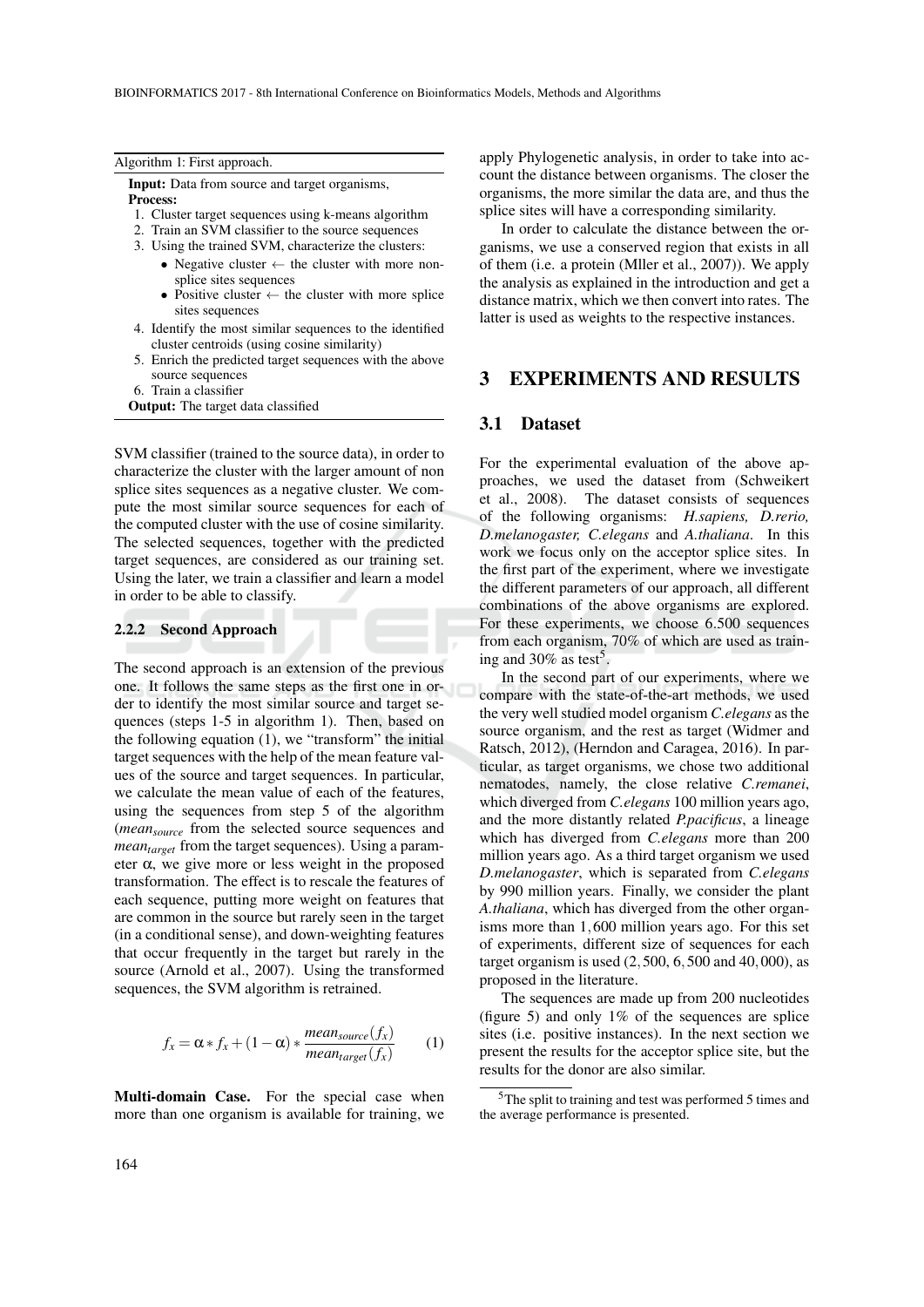

Figure 5: Example of splice sites and non splice site sequences. (Rätsch et al., 2007).

The F-measure and the area under the Precision Recall Curve (auPRC) metrics are being used as evaluation measures.

## 3.2 Results

N-gram graphs have some parameters that must be initialized such as min, max and distance value. The distance is a window, while min and max values are the limits for the size of the combinations that can be made in this window. Depending on these values, a feature can obtain high resolution efficiency. These values were selected experimentally, having in mind that triplets of nucleotides are being used during the DNA translation process (e.g. defining min=3, max=4 and distance=3, n-gram graph will represent the sequences with motifs consisted of three and four nucleotides). We tested several values for the parameters of the n-gram graph. We achieved the best results with the following values: min=3, max= 4 and distance=3.

In order to evaluate the proposed feature representation, we first experimented using same well-known classifiers. In particular, we tested Decision Trees, SVM (with different kernels) and k-NN (using the Manhattan distance). In figure 6 the obtained results for all organisms are presented. In all cases, the mentioned organism in the x-axis is the source one, while the result is the average obtained result, be considering each of the rest organisms as targets. We notice that in almost all organisms (except *D.melanogaster*) the best results are achieved using the KNN classifier. The latter indicates that using the proposed representation, we can obtain good results, with a very simple classifier.

We then evaluated the two transfer learning algorithms. The obtained F-measure of our algorithm is being presented in tables 2 and 3.

As we can notice, the first approach seems to perform better than the second one, which means that the transformation step does not help as expected.







The two algorithms were also evaluated in the multiple source domain case (tables  $4$  and  $5^6$ ). In this case, the distances from phylogenetic analysis are incorporated as weights in both algorithms.

Comparing the results, we notice that the weights help the algorithm to take advantage of the closest organisms and achieve similar results with the best of the two source organisms, while the results without the weights lead to slighter worse results.

Comparison with the state-of-the-art. The overall results are being presented and compared with the state-of-the-art algorithms. The performance of the models are evaluated by measuring the accuracy in terms of auPRC.

State-of-the-art algorithms are based in probabilistic models and when they use bigger data sets for training in order to achieve better performances, the computational cost increase (Widmer and Ratsch,

 ${}^{6}$ H.Sapiens organisms is notated as S or Sap, Rerio organisms is notated as R or Rer, e.t.c. The columns of the tables present the source organisms (pairs in the particular example), while the rows present the target organisms. Please note that in case the same organism is included both in the source and target domain is indicated with a −.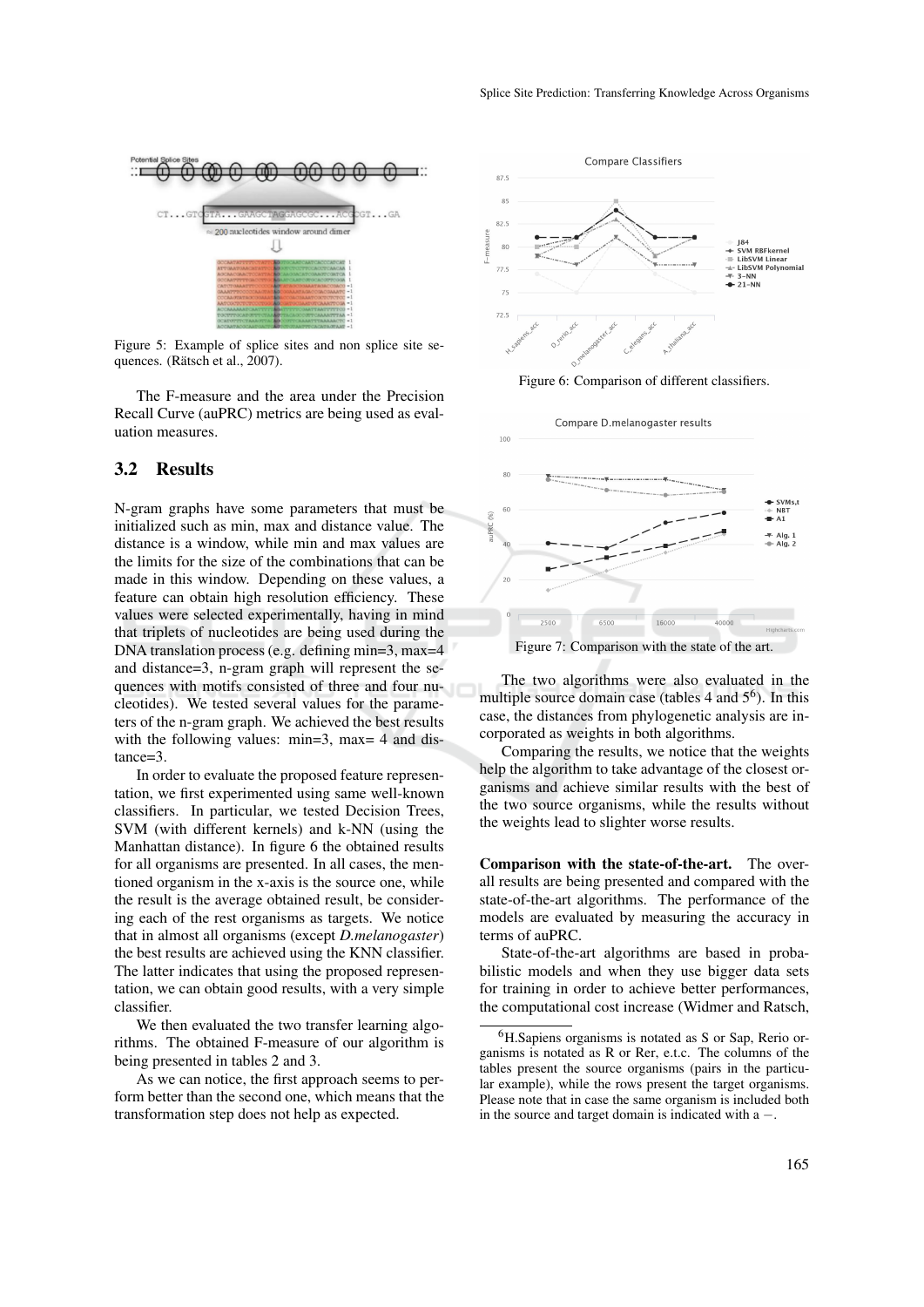| <b>Target</b>    |                   |         | Source domain |                         |            |
|------------------|-------------------|---------|---------------|-------------------------|------------|
| domain           | <b>H</b> .sapiens | D.rerio | D.melanog.    | $\overline{C}$ .elegans | A.thaliana |
| <b>H.sapiens</b> | 0.84              | 0.83    | 0.87          | 0.82                    | 0.82       |
| D.rerio          | 0.81              | 0.84    | 0.83          | 0.75                    | 0.80       |
| D.melanog.       | 0.81              | 0.82    | 0.86          | 0.84                    | 0.82       |
| C.elegans        | 0.80              | 0.72    | 0.83          | 0.87                    | 0.78       |
| A.thaliana       | 0.79              | 0.82    | 0.79          | 0.80                    | 0.83       |

Table 2: First Algorithm results.

|  |  | Table 3: Second Algorithm results. |  |
|--|--|------------------------------------|--|
|--|--|------------------------------------|--|

| <b>Target</b>    |                  | Source domain  |            |                        |            |  |  |  |  |  |  |
|------------------|------------------|----------------|------------|------------------------|------------|--|--|--|--|--|--|
| domain           | <b>H.sapiens</b> | <b>D.rerio</b> | D.melanog. | $\overline{C}$ elegans | A.thaliana |  |  |  |  |  |  |
| <b>H.sapiens</b> | 0.82             | 0.83           | 0.85       | 0.78                   | 0.77       |  |  |  |  |  |  |
| D.rerio          | 0.79             | 0.81           | 0.82       | 0.72                   | 0.80       |  |  |  |  |  |  |
| D.melanog.       | 0.81             | 0.67           | 0.86       | 0.80                   | 0.78       |  |  |  |  |  |  |
| C.elegans        | 0.81             | 0.60           | 0.84       | 0.87                   | 0.76       |  |  |  |  |  |  |
| A.thaliana       | 0.81             | 0.79           | 0.79       | 0.78                   | 0.83       |  |  |  |  |  |  |

Table 4: Multiple Source Domain results for the first algorithm.

| organisms | M,R  | M.T                      | M,S  | $S_{\rm R}$ | S,T  | M.E  | R, T       | S.E  | R.E  | T.E                      |
|-----------|------|--------------------------|------|-------------|------|------|------------|------|------|--------------------------|
| Sap.      | 0.86 | 0.86                     | -    | -           |      | 0.85 | 0.85       | -    | 0.84 | 0.77                     |
| Rer.      | -    | 0.81                     | 0.82 | -           | 0.81 | 0.81 |            | 0.81 |      | 0.79                     |
| Melang.   | -    | -                        |      | 0.81        | 0.82 | -    | 0.85       | 0.82 | 0.84 | 0.85                     |
| Eleg.     | 0.83 | 0.84                     | 0.83 | 0.78        | 0.80 | -    | $\rm 0.81$ |      |      | -                        |
| Thal.     | 0.80 | $\overline{\phantom{0}}$ | 0.79 | 0.81        | -    | 0.81 |            | 0.82 | 0.82 | $\overline{\phantom{0}}$ |

| organisms | M.R                      | M,T                      | M,S                      | $S_{\rm R}$ | cт<br><b>D.I</b> | M,E  | R.T                      | S.E                      | R.E                      | T,E                      |
|-----------|--------------------------|--------------------------|--------------------------|-------------|------------------|------|--------------------------|--------------------------|--------------------------|--------------------------|
| Sap.      | 0.83                     | 0.83                     | $\overline{\phantom{a}}$ | - 1         |                  | 0.83 | 0.83                     | $\overline{\phantom{0}}$ | 0.83                     | 0.83                     |
| Rer.      | $\overline{\phantom{a}}$ | 0.80                     | 0.81                     | -           | 0.76             | 0.80 | -                        | 0.78                     |                          | 0.79                     |
| Melang.   | -                        | $\overline{\phantom{a}}$ | ۰                        | 0.78        | 0.78             | -    | 0.84                     | 0.81                     | 0.84                     | 0.82                     |
| Eleg.     | 0.81                     | 0.83                     | 0.83                     | 0.75        | 0.79             | -    | 0.81                     | -                        | $\overline{\phantom{a}}$ | $\overline{\phantom{a}}$ |
| Thal.     | 0.77                     | -                        | 0.79                     | 0.76        | -                | 0.80 | $\overline{\phantom{0}}$ | 0.80                     | 0.81                     | $\overline{\phantom{0}}$ |



Figure 8: Comparison with the state of the art.

2012; Herndon and Caragea, 2015). In our approach, we took advantage of both the n-gram graphs and the biological information, keeping the feature space small (only ten features). We noticed that despite the datasets size, our results are fairly close. Furthermore, the time needed in order to execute the biggest experiment did not exceeded a day using a state of the art computer (while (Widmer and Ratsch, 2012) for example, indicates that it took several days/weeks to run the experiments). Concerning the two algorithms we proposed, the obtained results indicate that they clearly outperform the state-of-the-art approaches for all organisms. In figures 7 and 8, the results for *D.Melanogaster* and *A.Thaliana* are presented.